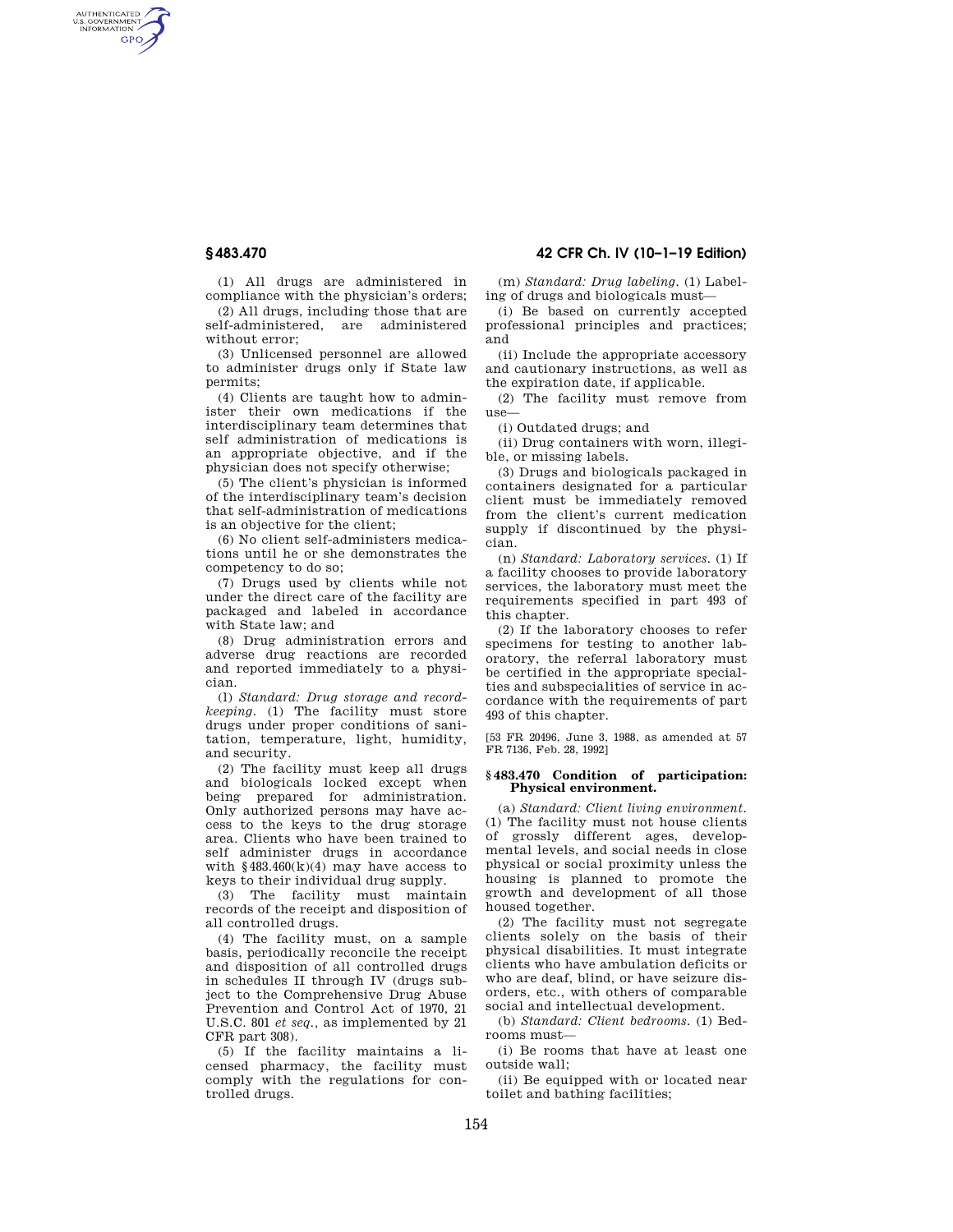# **Centers for Medicare & Medicaid Services, HHS § 483.470**

(iii) Accommodate no more than four clients unless granted a variance under paragraph (b)(3) of this section;

(iv) Measure at least 60 square feet per client in multiple client bedrooms and at least 80 square feet in single client bedrooms; and

(v) In all facilities initially certified, or in buildings constructed or with major renovations or conversions on or after October 3, 1988, have walls that extend from floor to ceiling.

(2) If a bedroom is below grade level, it must have a window that—

(i) Is usable as a second means of escape by the client(s) occupying the room; and

(ii) Is no more than 44 inches (measured to the window sill) above the floor unless the facility is surveyed under the Health Care Occupancy Chapter of the Life Safety Code, in which case the window must be no more than 36 inches (measured to the window sill) above the floor.

(3) The survey agency may grant a variance from the limit of four clients per room only if a physician who is a member of the interdisciplinary team and who is a qualified intellectual disability professional—

(i) Certifies that each client to be placed in a bedroom housing more than four persons is so severely medically impaired as to require direct and continuous monitoring during sleeping hours; and

(ii) Documents the reasons why housing in a room of only four or fewer persons would not be medically feasible.

(4) The facility must provide each client with—

(i) A separate bed of proper size and height for the convenience of the client;

(ii) A clean, comfortable, mattress;

(iii) Bedding appropriate to the weather and climate; and

(iv) Functional furniture appropriate to the client's needs, and individual closet space in the client's bedroom with clothes racks and shelves accessible to the client.

(c) *Standard: Storage space in bedroom.*  The facility must provide—

(1) Space and equipment for daily out-of-bed activity for all clients who are not yet mobile, except those who have a short-term illness or those few clients for whom out-of-bed activity is a threat to health and safety; and

(2) Suitable storage space, accessible to clients, for personal possessions, such as TVs, radios, prosthetic equipment and clothing.

(d) *Standard: Client bathrooms.* The facility must—

(1) Provide toilet and bathing facilities appropriate in number, size, and design to meet the needs of the clients;

(2) Provide for individual privacy in toilets, bathtubs, and showers; and

(3) In areas of the facility where clients who have not been trained to regulate water temperature are exposed to hot water, ensure that the temperature of the water does not exceed 110 °Fahrenheit.

(e) *Standard: Heating and ventilation.*  (1) Each client bedroom in the facility must have—

(i) At least one window to the outside; and

(ii) Direct outside ventilation by means of windows, air conditioning, or mechanical ventilation.

(2) The facility must—

(i) Maintain the temperature and humidity within a normal comfort range by heating, air conditioning or other means; and

(ii) Ensure that the heating apparatus does not constitute a burn or smoke hazard to clients.

(f) *Standard: Floors.* The facility must have—

(1) Floors that have a resilient, nonabrasive, and slip-resistant surface;

(2) Nonabrasive carpeting, if the area used by clients is carpeted and serves clients who lie on the floor or ambulate with parts of their bodies, other than feet, touching the floor; and

(3) Exposed floor surfaces and floor coverings that promote mobility in areas used by clients, and promote maintenance of sanitary conditions.

(g) *Standard: Space and equipment.*  The facility must—

(1) Provide sufficient space and equipment in dining, living, health services, recreation, and program areas (including adequately equipped and sound treated areas for hearing and other evaluations if they are conducted in the facility) to enable staff to provide clients with needed services as required by this subpart and as identified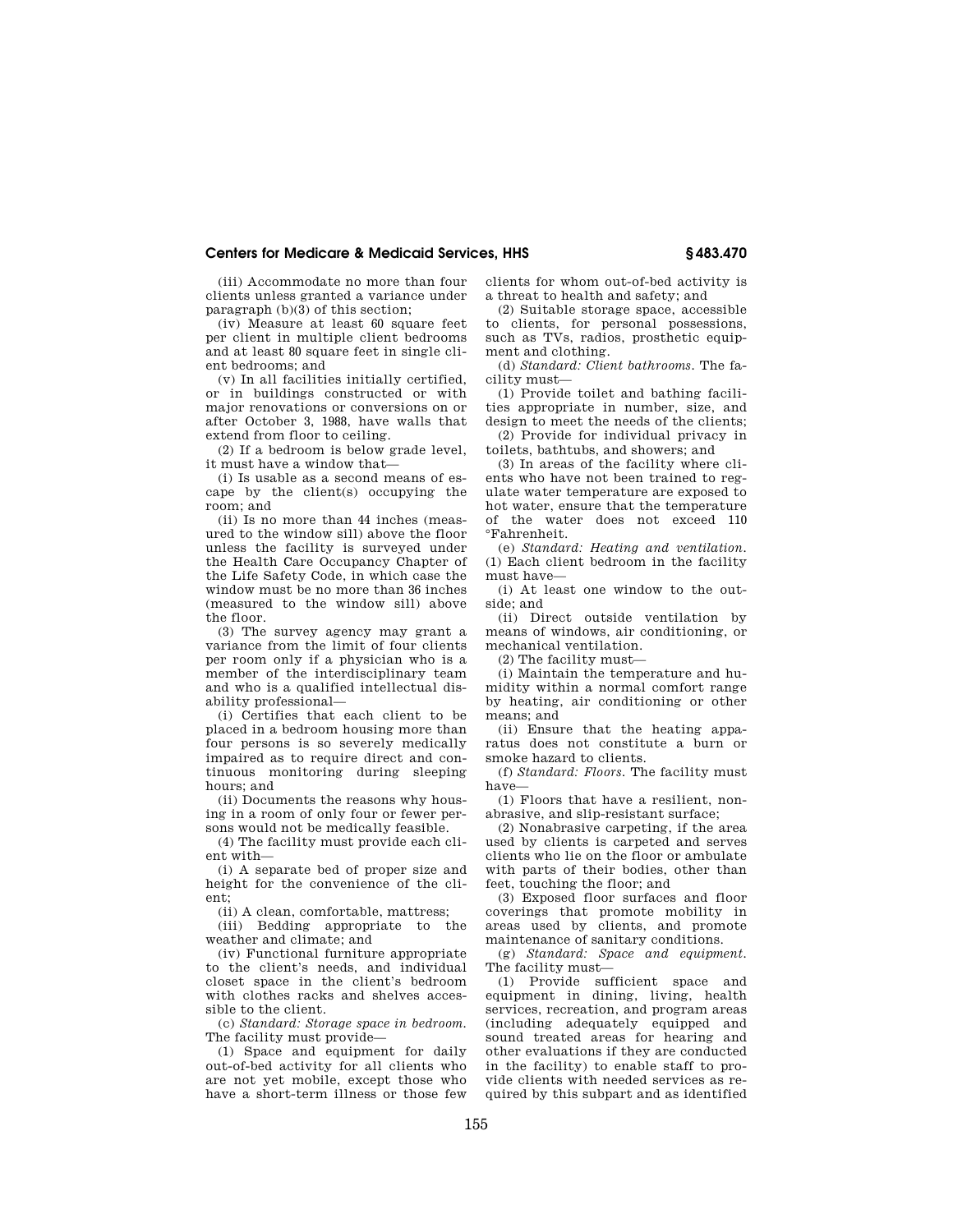**§ 483.470 42 CFR Ch. IV (10–1–19 Edition)** 

in each client's individual program plan.

(2) Furnish, maintain in good repair, and teach clients to use and to make informed choices about the use of dentures, eyeglasses, hearing and other communications aids, braces, and other devices identified by the interdisciplinary team as needed by the client.

(3) Provide adequate clean linen and dirty linen storage areas.

(h) [Reserved]

(i) *Standard: Evacuation drills.* (1) The facility must hold evacuation drills at least quarterly for each shift of personnel and under varied conditions to—

(i) Ensure that all personnel on all shifts are trained to perform assigned tasks;

(ii) Ensure that all personnel on all shifts are familiar with the use of the facility's fire protection features; and

(iii) Evaluate the effectiveness of emergency and disaster plans and procedures.

(2) The facility must—

(i) Actually evacuate clients during at least one drill each year on each shift;

(ii) Make special provisions for the evacuation of clients with physical disabilities;

(iii) File a report and evaluation on each evacuation drill;

(iv) Investigate all problems with evacuation drills, including accidents, and take corrective action; and

(v) During fire drills, clients may be evacuated to a safe area in facilities certified under the Health Care Occupancies Chapter of the Life Safety Code.

(3) Facilities must meet the requirements of paragraphs  $(i)(1)$  and  $(2)$  of this section for any live-in and relief staff they utilize.

(j) *Standard: Fire protection*—(1) *General.* Except as otherwise provided in this section—

(i) The facility must meet the applicable provisions of either the Health Care Occupancies Chapters or the Residential Board and Care Occupancies Chapter and must proceed in accordance with the Life Safety Code (NFPA 101 and Tentative Interim Amendments TIA 12–1, TIA 12–2, TIA 12–3, and TIA  $12-4.$ )

(ii) Notwithstanding paragraph  $(j)(1)(i)$  of this section, corridor doors and doors to rooms containing flammable or combustible materials must be provided with positive latching hardware. Roller latches are prohibited on such doors.

(iii) Chapters 32.3.2.11.2 and 33.3.2.11.2 of the adopted 2012 Life Safety Code do not apply to a facility.

(iv) Beginning July 5, 2019, an ICF– IID must be in compliance with Chapter 33.2.3.5.7.1, Sprinklers in attics, or Chapter 33.2.3.5.7.2, Heat detection systems in attics of the Life Safety Code.

(2) The State survey agency may apply a single chapter of the LSC to the entire facility or may apply different chapters to different buildings or parts of buildings as permitted by the LSC.

(3) A facility that meets the LSC definition of a residential board and care occupancy must have its evacuation capability evaluated in accordance with the Evacuation Difficulty Index of the Fire Safety Evaluation System for Board and Care facilities (FSES/BC).

(4) If CMS finds that the State has a fire and safety code imposed by State law that adequately protects a facility's clients, CMS may allow the State survey agency to apply the State's fire and safety code instead of the LSC.

(5) *Facilities that meet the Life Safety Code definition of a health care occupancy.* (i) In consideration of a recommendation by the State survey agency or Accrediting Organization or at the discretion of the Secretary, may waive, for periods deemed appropriate, specific provisions of the Life Safety Code, which would result in unreasonable hardship upon a residential board and care facility, but only if the waiver will not adversely affect the health and safety of the patients.

(ii) A facility may install alcoholbased hand rub dispensers if the dispensers are installed in a manner that adequately protects against inappropriate access.

(iii) When a sprinkler system is shut down for more than 10 hours, the ICF– IID must:

(A) Evacuate the building or portion of the building affected by the system outage until the system is back in service or